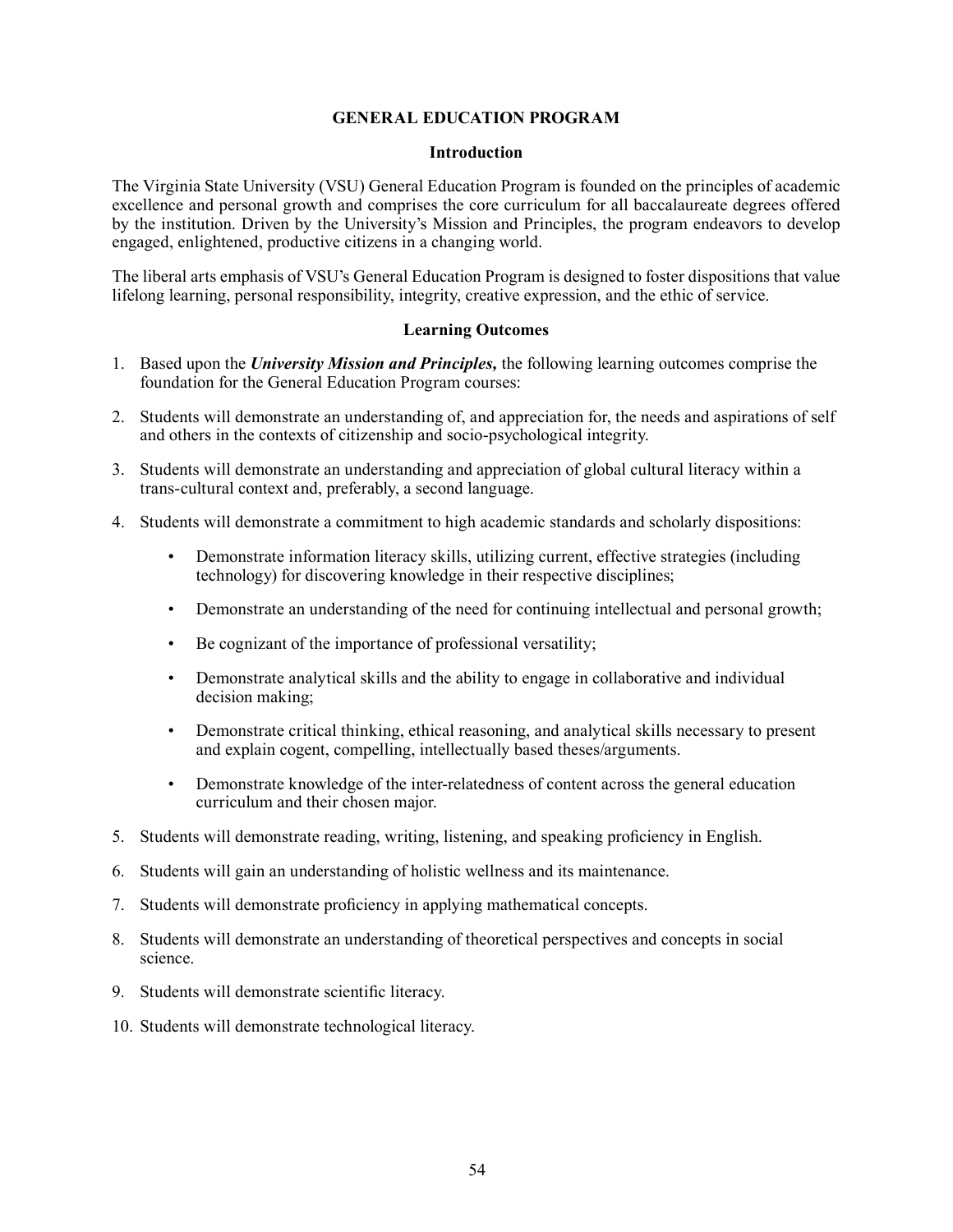# **GENERAL EDUCATION PROGRAM PROVISIONS, REQUIREMENTS AND COURSES**

The General Education course framework represents a balanced menu of courses designed to enhance core skill sets, including synthesis and analysis of information; problem solving through structures, organizations and systems; understanding of global/cultural and historical contexts; research; and effective communication skills.

## **Provisions and Requirements**

- 1. The minimum requirement for successful completion of the General Education program (History, Humanities, Global Studies, English, Literature, Wellness/Health, Mathematics, Social Science and Science, respectively) is 33 to 37 semester hours.
- 2. Departments (majors) may require additional credit hours not to satisfy certain specialized accreditation agency requirements.
- 3. Students may use one course simultaneously to satisfy a requirement for general education and their major discipline; however students may not use one course to satisfy more than one general education course requirement.
- 4. The minimum grade required for successful completion of English 110 and 111 (Composition I and II) is " $C$ ."
- 5. Departments (majors) may choose courses from the limited menus or allow students to choose.

| History 3.00 semester hours required from the below menu |             |        |                          |  |
|----------------------------------------------------------|-------------|--------|--------------------------|--|
| S.H.                                                     | Course      | Number | Course Title             |  |
| 3.00                                                     | <b>HIST</b> | 114    | World History I          |  |
| 3.00                                                     | <b>HIST</b> | 115    | World History II         |  |
| 3.00                                                     | <b>HIST</b> | 122    | U.S. History I           |  |
| 3.00                                                     | <b>HIST</b> | 123    | U.S. History II          |  |
| 3.00                                                     | <b>POLI</b> | 150    | Unites States Government |  |

| Humanities 3.00 semester hours required from the below menu |             |        |                                           |
|-------------------------------------------------------------|-------------|--------|-------------------------------------------|
| S.H.                                                        | Course      | Number | Course Title                              |
| 3.00                                                        | <b>ARTS</b> | 199    | <b>Art Appreciation</b>                   |
| 3.00                                                        | <b>ARTS</b> | 200    | Arts and Crafts (non-majors only)         |
| 3.00                                                        | <b>ARTS</b> | 301    | World Art Survey I                        |
| 3.00                                                        | <b>ARTS</b> | 302    | World Art Survey II                       |
| 3.00                                                        | <b>ARTS</b> | 307    | Modern Art: 1860-1960                     |
| 3.00                                                        | <b>ARTS</b> | 403    | Survey of African American Art            |
| 3.00                                                        | <b>ARTS</b> | 405    | Survey of African Art                     |
| 3.00                                                        | <b>ARTS</b> | 407    | History of Photography                    |
| 3.00                                                        | <b>DANC</b> | 378    | History of Dance and the Black Experience |
| 3.00                                                        | <b>ENGL</b> | 311    | African-American Literature               |
| 3.00                                                        | <b>ENGL</b> | 312    | Women's Literature                        |
| 3.00                                                        | <b>ENGL</b> | 313    | Classics of Western Literature            |
| 3.00                                                        | ENGL        | 323    | <b>Environmental Literature</b>           |
| 3.00                                                        | <b>ENGL</b> | 325    | The Bible As Literature                   |
| 3.00                                                        | <b>ENGL</b> | 331    | History of Drama                          |
| 3.00                                                        | <b>ENGL</b> | 341    | <b>Expository Writing</b>                 |
| 3.00                                                        | <b>ENGL</b> | 342    | <b>Technical Communication</b>            |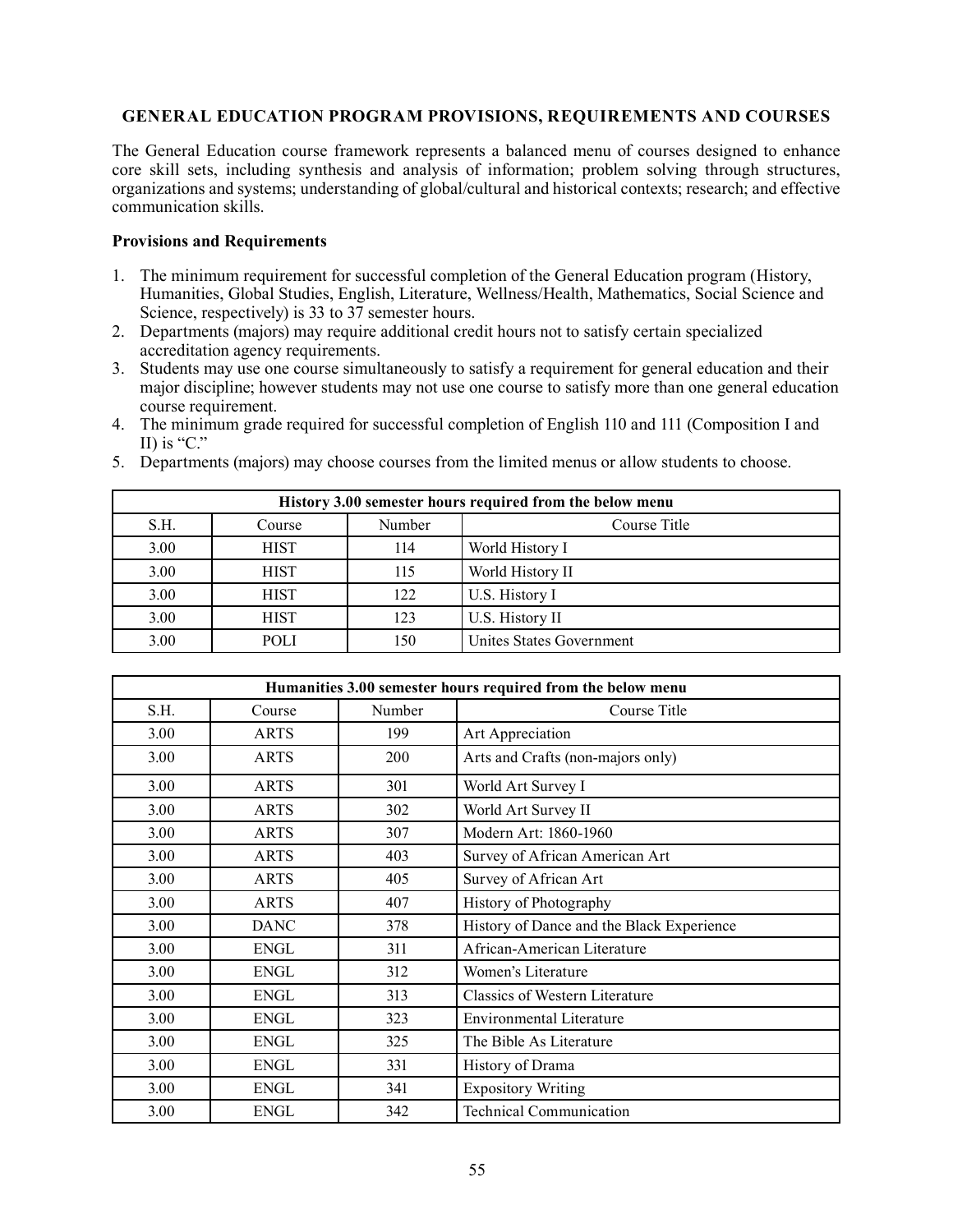| Humanities 3.00 semester hours required from the below menu (continued) |                  |        |                                      |
|-------------------------------------------------------------------------|------------------|--------|--------------------------------------|
| S.H.                                                                    | Course           | Number | Course Title                         |
| 3.00                                                                    | <b>ENGL/PHIL</b> | 327    | Philosophy in Literature             |
| 3.00                                                                    | <b>FREN</b>      | 110    | Elementary French I                  |
| 3.00                                                                    | <b>FREN</b>      | 111    | <b>Elementary French II</b>          |
| 3.00                                                                    | <b>FREN</b>      | 212    | Intermediate French I                |
| 3.00                                                                    | <b>FREN</b>      | 213    | Intermediate French II               |
| 3.00                                                                    | <b>GEEN</b>      | 310    | <b>Advanced Communication Skills</b> |
| 3.00                                                                    | <b>HIST</b>      | 122    | <b>US History I</b>                  |
| 3.00                                                                    | <b>HIST</b>      | 123    | <b>US History II</b>                 |
| 3.00                                                                    | <b>GEMU</b>      | 480    | <b>Blacks in American Music</b>      |
| 3.00                                                                    | PHIL             | 140    | Introduction to Philosophy           |
| 3.00                                                                    | <b>GERM</b>      | 110    | Elementary German I                  |
| 3.00                                                                    | <b>GERM</b>      | 111    | Elementary German II                 |
| 3.00                                                                    | <b>GERM</b>      | 212    | Intermediate German I                |
| 3.00                                                                    | <b>GERM</b>      | 213    | Intermediate German II               |
| 3.00                                                                    | <b>MUSI</b>      | 199    | Music Appreciation                   |
| 3.00                                                                    | <b>MUSI</b>      | 285    | Music History I                      |
| 3.00                                                                    | PHIL             | 180    | <b>Critical Thinking</b>             |
| 3.00                                                                    | PHIL             | 220    | Logic                                |
| 3.00                                                                    | PHIL             | 275    | Ethics                               |
| 3.00                                                                    | PHIL             | 290    | <b>Business Ethics</b>               |
| 3.00                                                                    | PHIL             | 450    | <b>Applied Ethics</b>                |
| 3.00                                                                    | <b>SPAN</b>      | 110    | Elementary Spanish I                 |
| 3.00                                                                    | <b>SPAN</b>      | 111    | Elementary Spanish II                |
| 3.00                                                                    | <b>SPAN</b>      | 212    | Intermediate Spanish I               |
| 3.00                                                                    | <b>SPAN</b>      | 213    | Intermediate Spanish II              |
| 3.00                                                                    | <b>SPEE</b>      | 214    | Introduction to Public Speaking      |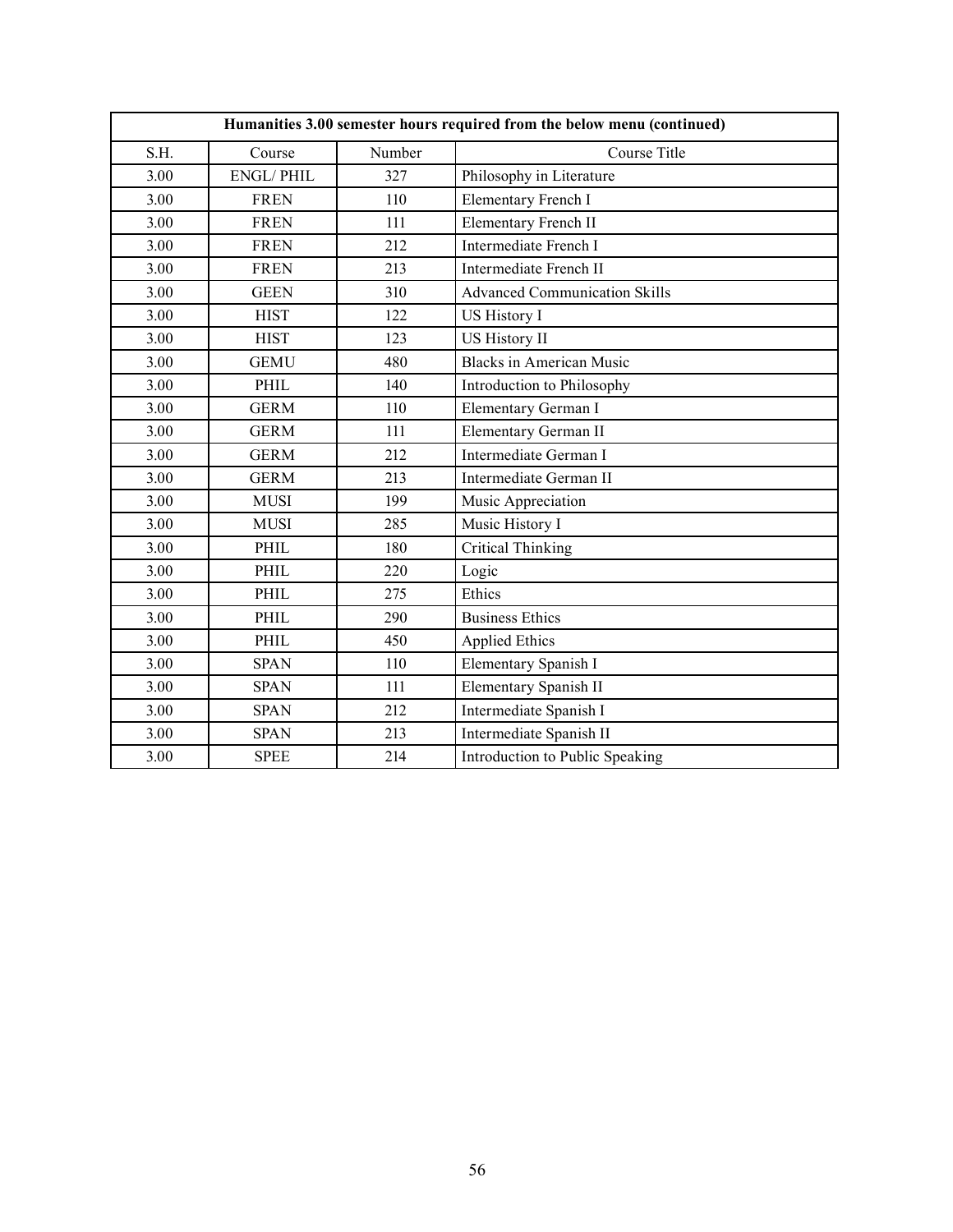| Global Studies 3.00 semester hours required from the below menu |                  |        |                                            |
|-----------------------------------------------------------------|------------------|--------|--------------------------------------------|
| S.H.                                                            | Course           | Number | Course Title                               |
| 3.00                                                            | <b>AGRI</b>      | 295    | <b>Contemporary Global Studies</b>         |
| 3.00                                                            | <b>ARTS</b>      | 301    | World Art Survey I                         |
| 3.00                                                            | <b>ARTS</b>      | 302    | World Art Survey II                        |
| 3.00                                                            | <b>ARTS</b>      | 405    | Survey of African Art                      |
| 3.00                                                            | <b>ECON</b>      | 451    | <b>International Economics</b>             |
| 3.00                                                            | <b>ENGL</b>      | 314    | Readings in Multicultural Literature       |
| 3.00                                                            | <b>ENGL</b>      | 315    | African Literature                         |
| 3.00                                                            | <b>ENGL</b>      | 322    | Post-Colonial Literature                   |
| 3.00                                                            | <b>ENGL</b>      | 411    | Readings in African Literature and Culture |
| 3.00                                                            | ${\rm ENGL}$     | 412    | Caribbean Literature                       |
| 3.00                                                            | <b>ENGL/PHIL</b> | 326    | Mythology                                  |
| 3.00                                                            | <b>FREN</b>      | 110    | Elementary French I                        |
| 3.00                                                            | <b>FREN</b>      | 111    | <b>Elementary French II</b>                |
| 3.00                                                            | <b>FREN</b>      | 212    | Intermediate French I                      |
| 3.00                                                            | <b>FREN</b>      | 213    | Intermediate French II                     |
| 3.00                                                            | <b>HIST</b>      | 114    | World History I                            |
| 3.00                                                            | <b>HIST</b>      | 115    | World History II                           |
| 3.00                                                            | <b>GEOG</b>      | 210    | World Geography                            |
| 3.00                                                            | <b>GERM</b>      | 110    | Elementary German I                        |
| 3.00                                                            | <b>GERM</b>      | 111    | Elementary German II                       |
| 3.00                                                            | <b>GERM</b>      | 212    | Intermediate German I                      |
| 3.00                                                            | <b>GERM</b>      | 213    | Intermediate German II                     |
| 3.00                                                            | <b>IDUP</b>      | 270    | Introduction to Africana Studies           |
| 3.00                                                            | <b>MUSI</b>      | 286    | Music History II                           |
| 3.00                                                            | POLI             | 207    | <b>International Relations</b>             |
| 3.00                                                            | POLI             | 210    | <b>Comparative Government</b>              |
| 3.00                                                            | <b>SPAN</b>      | 110    | Elementary Spanish I                       |
| 3.00                                                            | <b>SPAN</b>      | 111    | Elementary Spanish II                      |
| 3.00                                                            | <b>SPAN</b>      | 212    | Intermediate Spanish I                     |
| 3.00                                                            | <b>SPAN</b>      | 213    | Intermediate Spanish II                    |

| English 6.00 semester hours required from the below menu (Minimum grade of $C$ ) |        |               |                |  |
|----------------------------------------------------------------------------------|--------|---------------|----------------|--|
|                                                                                  | Course | <b>Number</b> | Course Title   |  |
| 3.00                                                                             | ENGL   | 110           | Composition I  |  |
| 3.00                                                                             | ENGI   | '11           | Composition II |  |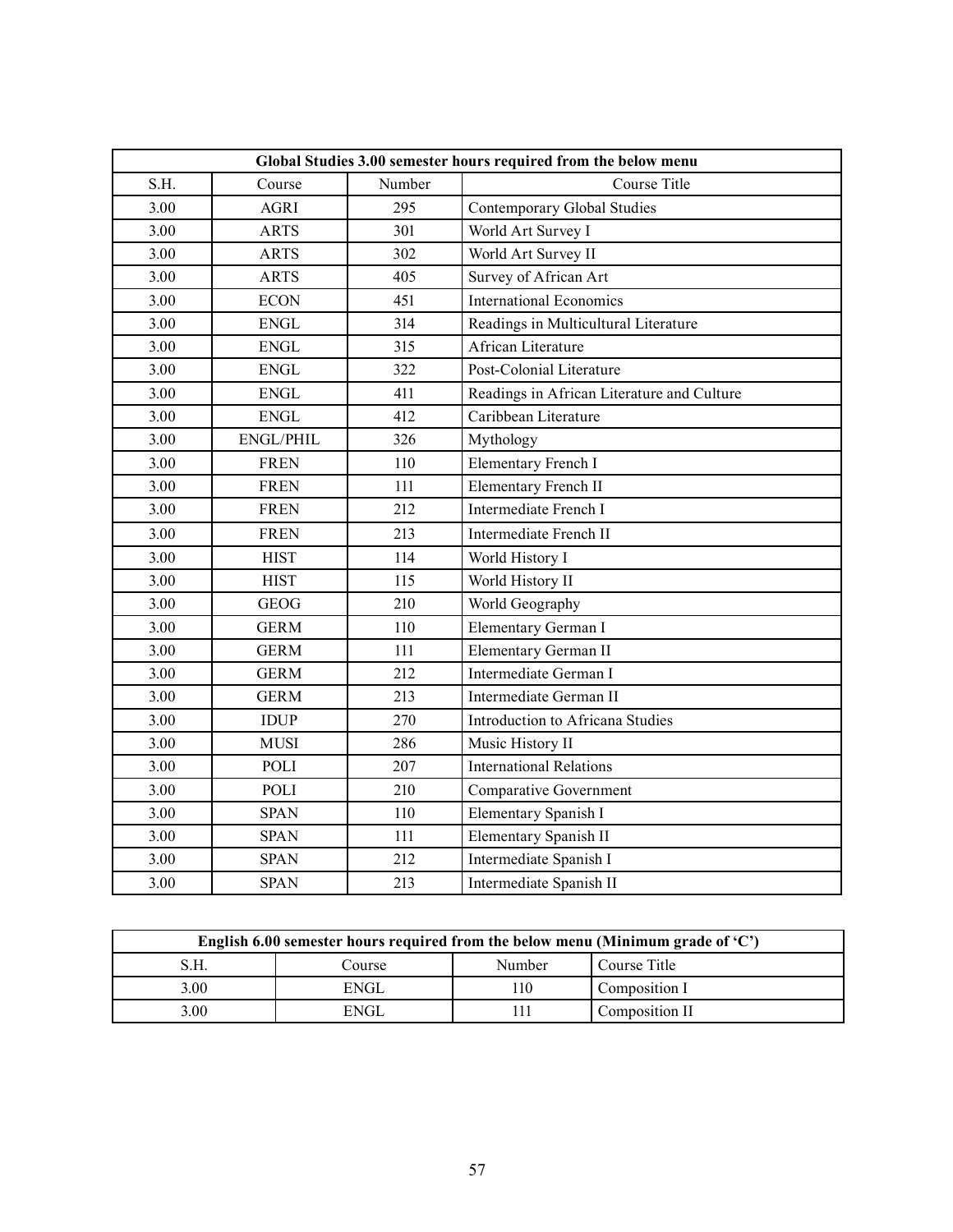| Literature 3.00 semester hours required from the below menu                                                                                                      |             |        |                                                |  |
|------------------------------------------------------------------------------------------------------------------------------------------------------------------|-------------|--------|------------------------------------------------|--|
| ENGL 201 and ENGL 202 are designed for most students. ENGL 210, 211, 212, 213, 214, and 215 are intended<br>for students with a strong background in literature. |             |        |                                                |  |
| S.H.                                                                                                                                                             | Course      | Number | Course Title                                   |  |
| 3.00                                                                                                                                                             | ENGL        | 201    | Introduction to Literature                     |  |
| 3.00                                                                                                                                                             | ENGL        | 202    | Introduction to African American<br>Literature |  |
| 3.00                                                                                                                                                             | ENGL        | 210    | English Literature I                           |  |
| 3.00                                                                                                                                                             | <b>ENGL</b> | 211    | English Literature II                          |  |
| 3.00                                                                                                                                                             | ENGL        | 212    | American Literature I                          |  |
| 3.00                                                                                                                                                             | ENGL        | 213    | American Literature II                         |  |
| 3.00                                                                                                                                                             | ENGL        | 214    | World Literature I                             |  |
| 3.00                                                                                                                                                             | ENGL        | 215    | World Literature II                            |  |

| Wellness/Health 2:00 semester hours required from below menu |             |        |                            |  |
|--------------------------------------------------------------|-------------|--------|----------------------------|--|
| S.H.                                                         | Course      | Number | Course Title               |  |
| 1.00                                                         | <b>HPER</b> | 160    | Team Sports I              |  |
| 1.00                                                         | <b>HPER</b> | 161    | Team Sports II             |  |
| 1.00                                                         | <b>HPER</b> | 165    | Personal Fitness           |  |
| 1.00                                                         | <b>HPER</b> | 166    | <b>Beginning Swimming</b>  |  |
| 1.00                                                         | <b>HPER</b> | 168    | Aerobics and Conditioning  |  |
| 1.00                                                         | <b>HPER</b> | 169    | Gymnastics                 |  |
| 2.00                                                         | <b>HPER</b> | 170    | <b>Health and Wellness</b> |  |
| 1.00                                                         | <b>HPER</b> | 171    | Lifetime Sports I          |  |
| 1.00                                                         | <b>HPER</b> | 172    | Lifetime Sports II         |  |
| 1.00                                                         | <b>HPER</b> | 175    | Dance As Art               |  |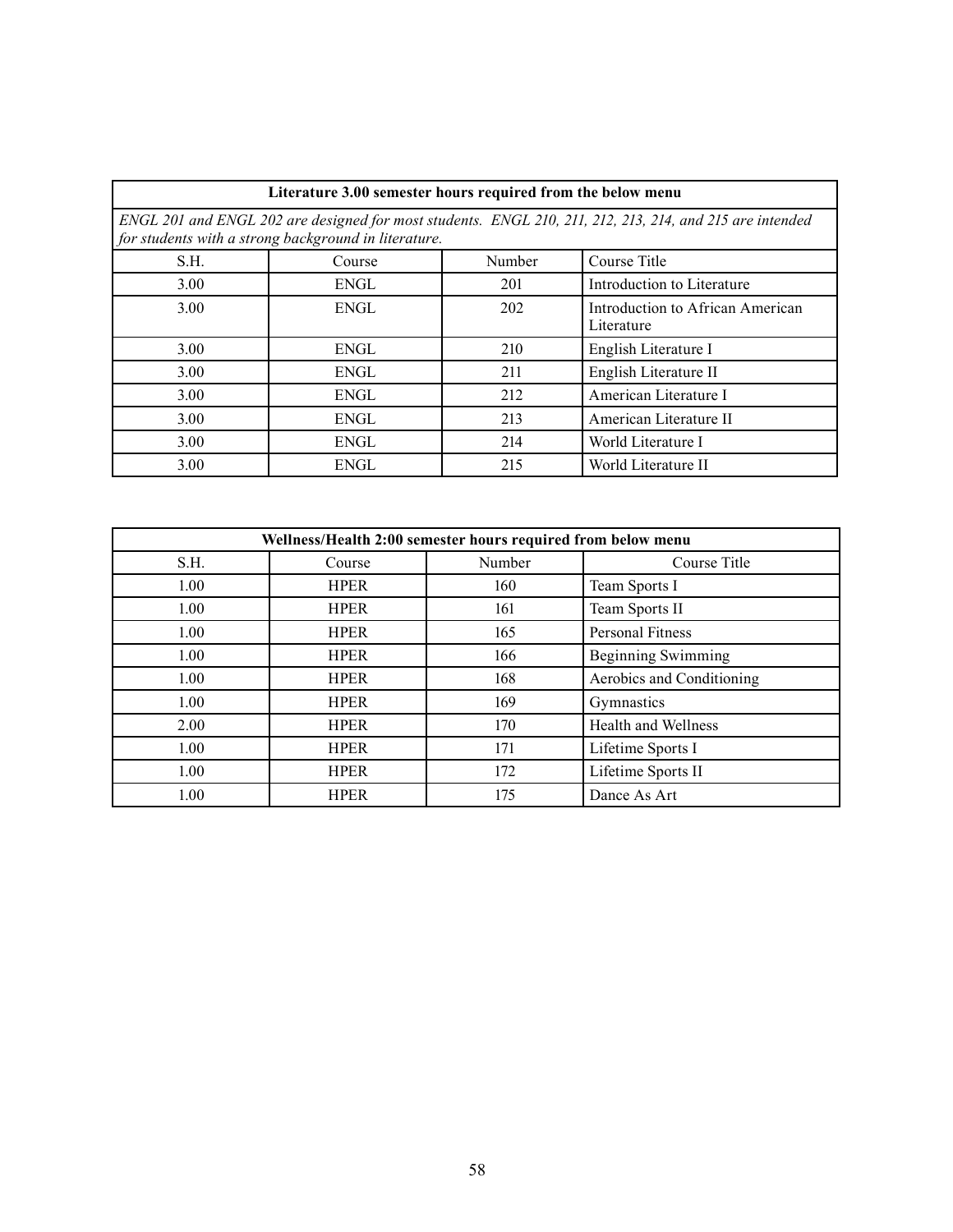|                                                                                                                                                                                                                                                              | Mathematics 6.00 semester hours required from the below menu |        |                                                                                 |  |
|--------------------------------------------------------------------------------------------------------------------------------------------------------------------------------------------------------------------------------------------------------------|--------------------------------------------------------------|--------|---------------------------------------------------------------------------------|--|
| It is recommended that a student successfully complete the appropriate two-course sequence [six semester<br>hours or eight semester hours depending on major] of mathematics to satisfy the approved curriculum in the<br>student's major and concentration. |                                                              |        |                                                                                 |  |
| S.H                                                                                                                                                                                                                                                          | Course                                                       | Number | Course Title                                                                    |  |
| 3.00                                                                                                                                                                                                                                                         | MATH                                                         | 112    | <b>Basic Mathematics I</b>                                                      |  |
| 3.00                                                                                                                                                                                                                                                         | MATH                                                         | 113    | <b>Basic Mathematics II</b>                                                     |  |
| 4.00                                                                                                                                                                                                                                                         | MATH                                                         | 120    | College Algebra                                                                 |  |
| 4.00                                                                                                                                                                                                                                                         | MATH                                                         | 121    | College Algebra & Trigonometry                                                  |  |
| 3.00                                                                                                                                                                                                                                                         | MATH                                                         | 122    | <b>Finite Mathematics</b>                                                       |  |
| 3.00                                                                                                                                                                                                                                                         | MATH                                                         | 130    | Numbers and Operations                                                          |  |
| 3.00                                                                                                                                                                                                                                                         | MATH                                                         | 131    | Algebra and Functions                                                           |  |
| 4.00                                                                                                                                                                                                                                                         | MATH                                                         | 150    | Pre-calculus                                                                    |  |
| 4.00                                                                                                                                                                                                                                                         | <b>MATH</b>                                                  | 260    | Calculus I                                                                      |  |
| 4.00                                                                                                                                                                                                                                                         | MATH                                                         | 261    | Calculus II                                                                     |  |
| 3.00                                                                                                                                                                                                                                                         | PHIL                                                         | 220    | Introduction to Logic (Contingent<br>upon mathematics placement test<br>score.) |  |
| 3.00                                                                                                                                                                                                                                                         | <b>STAT</b>                                                  | 210    | <b>Statistics</b>                                                               |  |

| Social Science 3.00 semester hours required from the below menu |             |        |                                  |
|-----------------------------------------------------------------|-------------|--------|----------------------------------|
| S.H.                                                            | Course      | Number | Course Title                     |
| 3.00                                                            | <b>CJUS</b> | 116    | Introduction to Criminal Justice |
| 3.00                                                            | <b>ECON</b> | 100    | <b>Basic Economics</b>           |
| 3.00                                                            | <b>ECON</b> | 210    | Principles of Microeconomics     |
| 3.00                                                            | <b>ECON</b> | 211    | Principles of Macroeconomics     |
| 3.00                                                            | <b>FACS</b> | 201    | Consumer Economics               |
| 3.00                                                            | POLI        | 150    | <b>United States Government</b>  |
| 3.00                                                            | <b>PSYC</b> | 101    | Introduction to Psychology       |
| 3.00                                                            | POLI        | 202    | Contemporary Political Thought   |
| 3.00                                                            | <b>PSYC</b> | 212    | Human Growth and Development     |
| 3.00                                                            | <b>SOCI</b> | 101    | Introduction to Sociology        |
| $3.00$                                                          | SOCI        | 102    | Introduction to Anthropology     |

٦

Г

#### **Mathematics 6.00 semester hours required from the below menu**

٦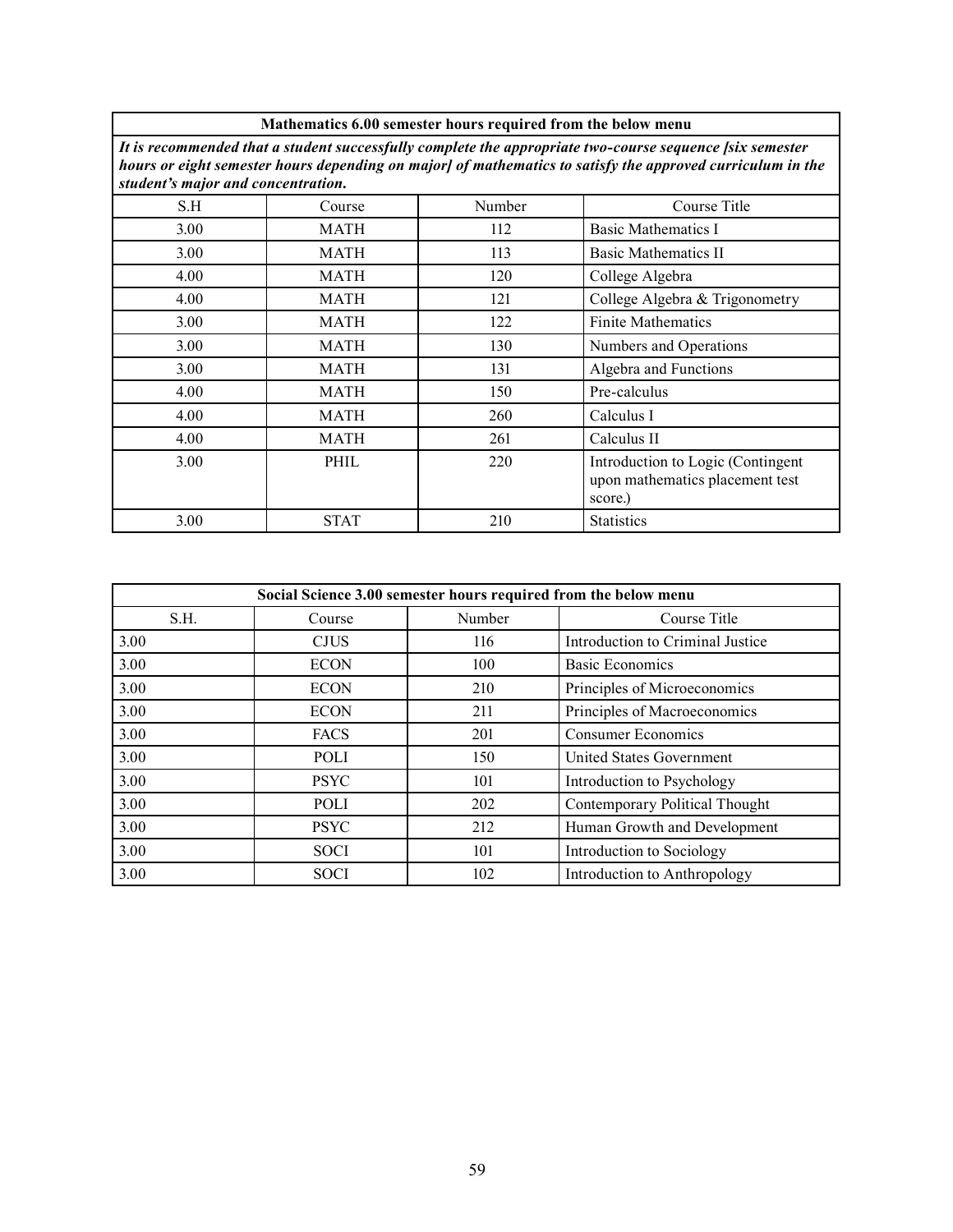| Science 4.00 semester hours required from the below menu |  |  |  |  |
|----------------------------------------------------------|--|--|--|--|
|----------------------------------------------------------|--|--|--|--|

To meet the General Education requirement in Science a student must successfully complete one course with associated *labs [four semester hours] or the appropriate science courses to satisfy the approved curriculum in the student's major. This requirement can be satisfied by completing minimally one two-semester hour course or two one-semester courses.*

| S.H. | Course      | Number          | Course Title                                    |
|------|-------------|-----------------|-------------------------------------------------|
| 4.00 | AGRI        | 150             | Introduction of Environmental Science + Lab     |
| 4.00 | <b>BIOL</b> | 116             | Biological Science + Lab                        |
| 4.00 | <b>BIOL</b> | 120             | Principles of Biology $I + Lab$                 |
| 4.00 | <b>BIOL</b> | 121             | Principles of Biology II+ Lab (Bio Majors Only) |
| 4.00 | <b>BIOL</b> | 318             | Human Anatomy + Lab                             |
| 4.00 | <b>CHEM</b> | 100             | Chemistry and Society + Lab                     |
| 4.00 | <b>CHEM</b> | $151/153$ (Lab) | General Chemistry $I + Lab$                     |
| 4.00 | <b>CHEM</b> | 152/154 (Lab)   | General Chemistry II + Lab                      |
| 4.00 | <b>CHEM</b> | $161/163$ (Lab) | Chemistry $I + Lab$ (Chem. Majors Only)         |
| 4.00 | <b>CHEM</b> | $162/164$ (Lab) | Chemistry $II + Lab$ (Chem. Majors Only)        |
| 4.00 | <b>DIET</b> | 101             | Nutrition-Contemporary Health Issues + Lab      |
| 4.00 | <b>GEES</b> | 181             | Earth Science + Lab                             |
| 4.00 | <b>PHYS</b> | 100             | Physical Science + Lab                          |
| 4.00 | <b>PHYS</b> | 105             | Introduction to Physics I                       |
| 4.00 | <b>PHYS</b> | 106             | Introduction to Physics II                      |
| 4.00 | <b>PHYS</b> | 112             | General Physics $I + Lab$                       |
| 4.00 | <b>PHYS</b> | 113             | General Physics II + Lab                        |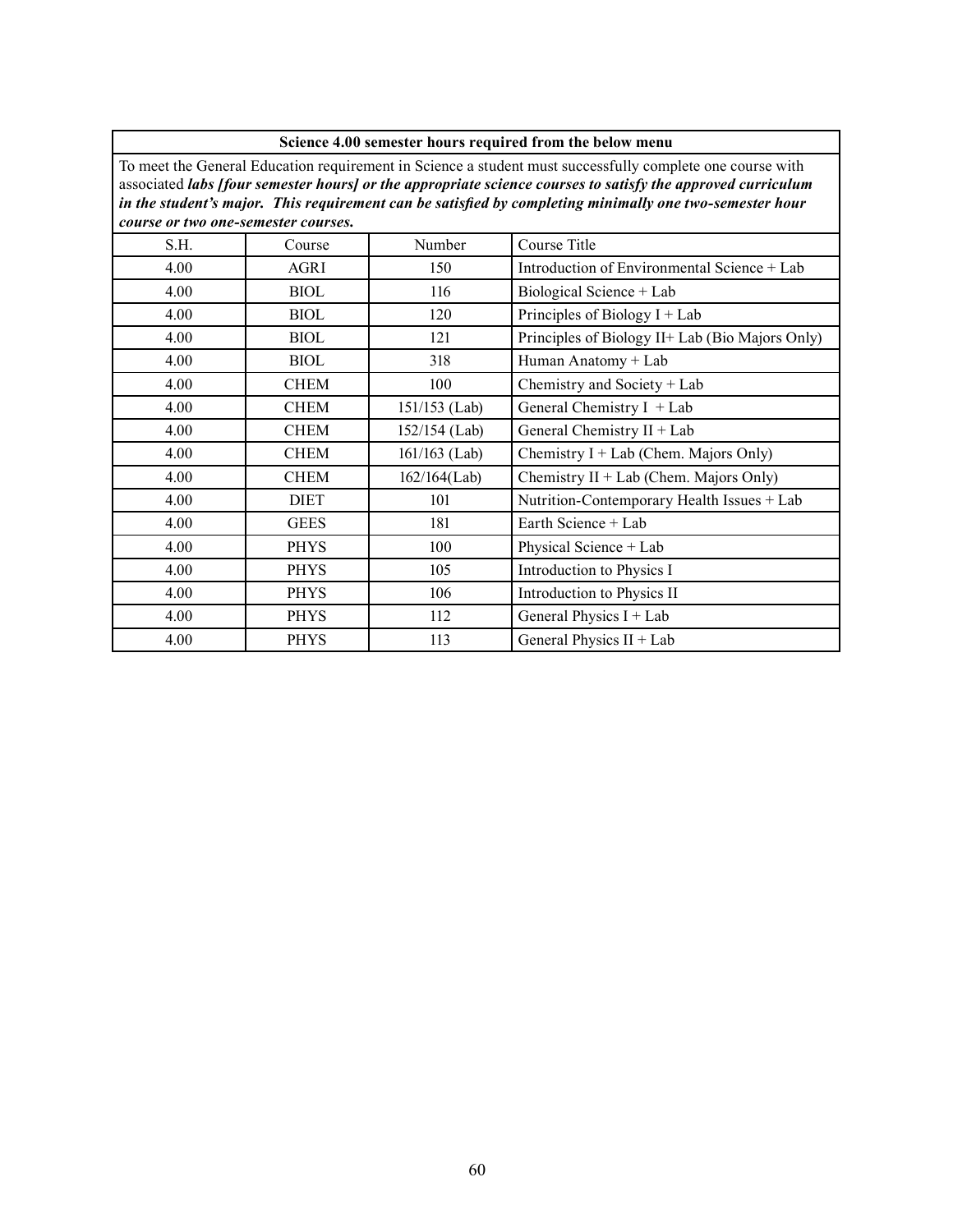## **SPECIAL ACADEMIC PROGRAMS**

#### **Bachelor of Individualized Studies Degree**

The Bachelor of Individualized Studies (BIS) degree at Virginia State University was designed specifically for adult students. The BIS degree provides working adults the opportunity to complete a college degree through a combination of traditional and non-traditional methods of earning academic credit. The traditional methods include taking courses at VSU and transferring credit from other accredited community colleges, colleges, and universities. The non-traditional methods include credit by examination, credit for educational experiences in the Armed Forces as evaluated by the American Council on Education, and credit for work/life learning as documented by a personal portfolio. Candidates must earn a minimum of 120 semester hours or the equivalent.

In completing the degree, the following minimum requirements must be met:

**GENERAL EDUCATION:** A minimum of 33 semester hours (s.h.) must be in General Education, consisting of a cadre of courses in: History, Humanities, Global Studies, English, Literature, Wellness/ Health, Mathematics, Social Science and Science, respectively.

**SPECIALIZATION:** A minimum of 36 semester hours in a particular area selected by the student will be designated as the specialization. This specialization indicates the primary focus of the individualized degree program. This 'field of specialization' should not be confused with a major offered by one of the other departments. At least 15 s.h. in the specialization must be coursework taken at VSU at the upper level (junior/senior level courses).

**ELECTIVES:** The remaining 54 semester hours required to complete the degree are elective credits. These electives complement the area of specialization or reflect a secondary interest.

Additional requirements in completing the above 120 semester hours include:

**RESIDENCY:** At least 31 s.h. must be earned from Virginia State University.

**COURSE LEVEL:** At least 40 s.h. must be earned at the upper division (Junior/Senior) level).

**COURSE TYPE:** At least 60 s.h. must be earned from traditional classroom study transfer and/or resident courses). At least 30 of these 60 s.h. must have been earned within six years of graduation. A maximum of 30 s.h. may be awarded for work/life experience (portfolio petition). A maximum of 30 s.h. is allowed for military occupational specialty, and an additional 30 s.h.may be awarded for military education courses.

**Methods of earning credit:** In addition to taking resident coursework at Virginia State University, official award of credit may also be accomplished through the following processes:

**Transfer credit is approved through the Admissions Office as part of the application for admission process.** When admitted, a matriculating student's accepted transfer credit will be posted by Admissions directly to the student's VSU academic record.

**Credit for educational experiences in the Armed Forces** may be awarded after matriculation at Virginia State University and may be awarded in areas, which fall within the regular curricular offerings of the University. The admitted student must enroll in CNED 302, Orientation, and submit documentation of military education/ training (a military transcript). Academic credit is based on the recommendations of the American Council on Education (ACE), as found in the Guide to the Evaluation of Educational Experiences in the Armed Services. This evaluation is done by an advisor in the BIS degree program.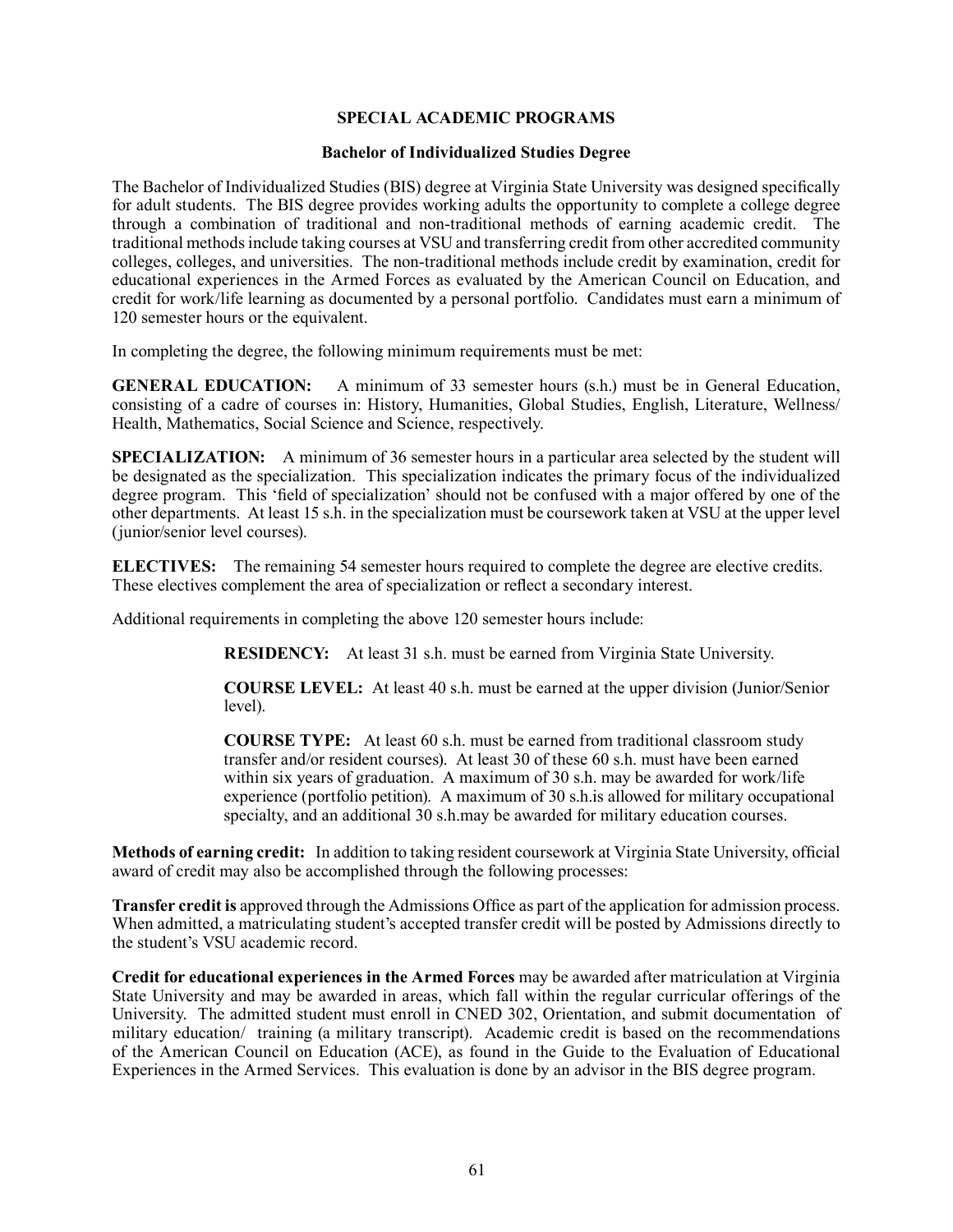**Credit for work/life experience** may be awarded on the basis of portfolio assessment. Matriculating BIS students must enroll in CNED-301, Life/Work Seminar, in which they will assess their experiences and match them with courses in the current University Catalog. A portfolio documenting experiential learning will be developed for each course petitioned. The portfolio should follow the current syllabus for the course, addressing the knowledge, skills, and abilities outlined on the syllabus. Each portfolio will be evaluated by the faculty of the academic department from which credit is being petitioned. Credit awarded through portfolio petition may be used only in the BIS degree. An administrative fee is charged for each portfolio.

Non-traditional credit awarded by Virginia State University will be identified on the student's transcript as credit awarded for prior experiential learning.

Credit earned may be used to satisfy more than one of the requirements above. Persons are not eligible for admission to the Bachelor of Individualized Studies program until four (4) years after their graduation from high school. Persons enrolled as full-time students in traditional degree programs at Virginia State University may not be admitted to the Individualized Studies program until they have been out of college a minimum of one (1) full year. Any request for an exception to this policy must be submitted in writing to the BIS Advisory Committee. Persons with baccalaureate degrees from accredited institutions are not eligible for admission to this program nor may persons be enrolled simultaneously in the Individualized Studies program and another baccalaureate program.

Persons seeking admission to the Bachelor of Individualized Studies program must be graduates of an accredited secondary school or must possess a GED certificate. They must meet the general requirements of the University for admission and matriculate at the University prior to acceptance to the Individualized Studies program. Non-traditional credit may be awarded only after these requirements are met.

Persons admitted to the Bachelor of Individualized Studies program will be required to take CNED 302 ± 2ULHQWDWLRQ 7KLV FRXUVHLV GHVLJQHGWR UHRULHQW VWXGHQWVWR FROOHJH FRPSOHWHWKH SURFHVV RI GH¿QLQJ personal degree objectives, and finalize the requirements of the program to meet those objectives.

Persons graduating with the Bachelor of Individualized Studies degree must meet the standards mandated by the University for all graduates. They will participate in a comprehensive assessment program administered for all students.

Admission to the Bachelor of Individualized Studies program does not provide for automatic admission to other programs at Virginia State University.

#### **Summary of Degree Requirements**

| Total semester hours required                                    | 120 semester hrs.       |
|------------------------------------------------------------------|-------------------------|
| <b>CNED 302 - Orientation</b>                                    | 1 credit hr.            |
| <b>General Education Distribution</b>                            | 36 credit hrs.          |
|                                                                  |                         |
|                                                                  |                         |
|                                                                  |                         |
|                                                                  |                         |
|                                                                  |                         |
|                                                                  |                         |
| Specialization                                                   | 30 credits (min.)       |
| <b>Restrictive Electives</b><br><b>CNED 499 - Senior Project</b> | 27 credits<br>3 credits |
|                                                                  |                         |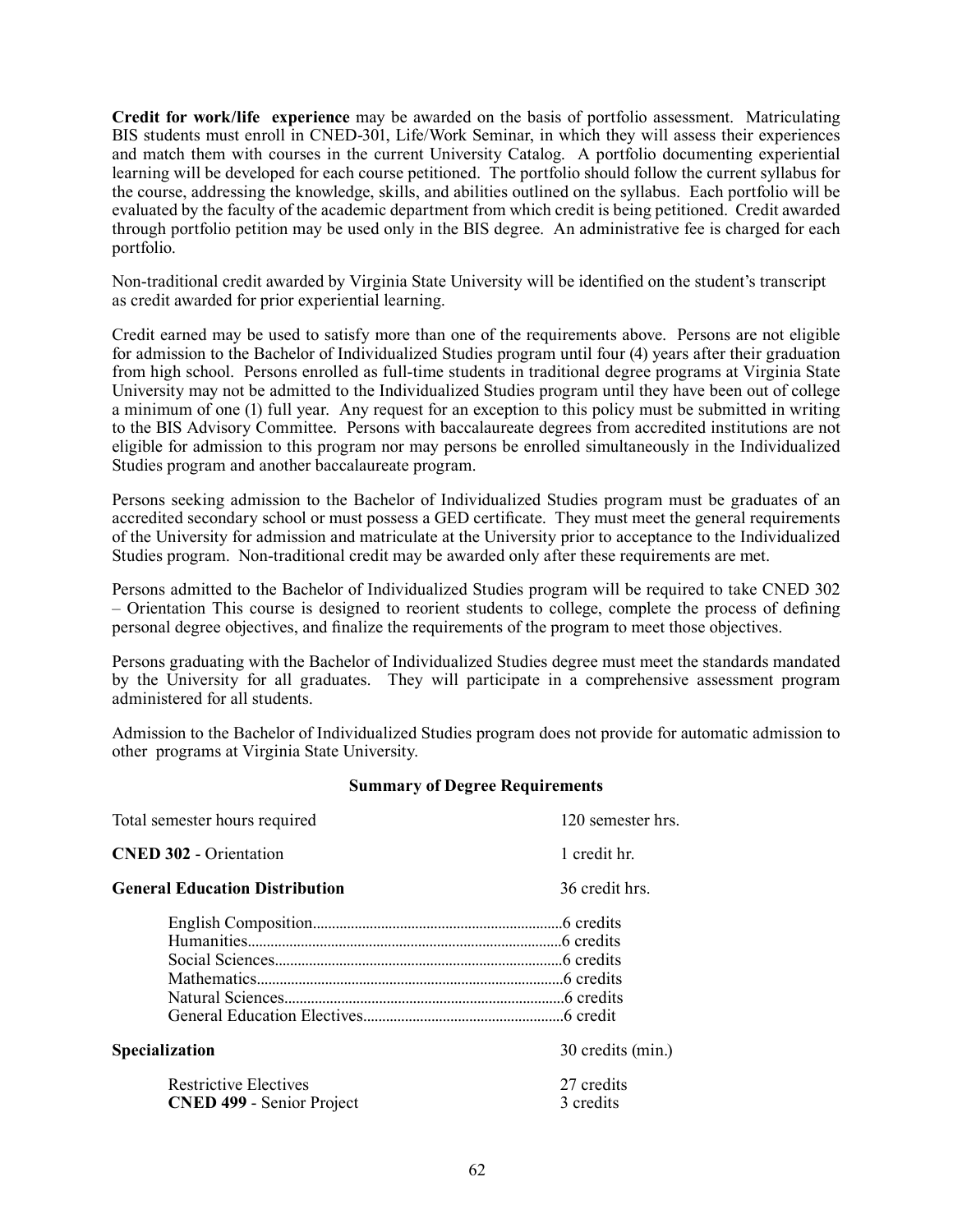Unrestrictive Electives 63 credits (max.)

\***CNED 301 - Life/Work SEMINAR** is required for students seeking credit for learning from life/work experience.

# **CNED 302 - ORIENTATION - 1 semester hour**

A course designed to reorient students to college, complete the process of defining personal degree objectives and finalize the requirements of the program to meet those objectives.

#### **CNED 499 - SENIOR RESEARCH PROJECT - 3 semester hours**

An independent research project, which builds upon the student's area of specialization and serves as a culminating experience.

## **Off-Campus Program**

Virginia State University provides students an opportunity to pursue individual courses at locations away from the main campus. These sites include public school systems, large businesses or industrial establishments, public services and government agencies and defense installations. These sites are located close to the University campus to maximize the use of campus facilities. Courses are sponsored by the various academic departments of the University and coordinated through the Office of Continuing **Education** 

## **SPECIAL PROGRAMS**

A variety of special programs are available for groups within the community with special problems and/or interests, including senior citizens and children.

## **Virginia State University at Fort Lee, VA**

Virginia State University offers a variety of courses at Fort Lee, Virginia. At Fort Lee, classes are offered in two 8-week sessions in each of the fall and spring semesters, and in one 8-week session in the summer, for a total of five sessions per calendar year. Students have the opportunity to attend classes on a full-time or a part-time basis in the evenings. At Fort Lee, six (6) semester hours taken during a single 8-week session constitutes full-time study for purposes of computing veterans' benefits for that period.

Counseling is available during office hours and by appointment. Military and ex-military personnel may qualify for tuition-assistance or veterans' benefits.

The VSU Office at Fort Lee is located in Army Continuing Education Services Building, Building 8035, Fort Lee, VA. The telephone number is  $(804)$  862-6269/FAX 862-6271.

#### **Honors Program**

The Honors Program is designed to meet the unique educational needs of Virginia State University's academically talented and highly motivated undergraduate students. The primary goal of the Honors Program is to create and maintain a stimulating, supportive environment in which young scholars may engage in a wide range of challenging intellectual and creative pursuits. The program encourages the participation of all departments, fosters innovation and experimentation in undergraduate education, and supports University-wide cultural enrichment.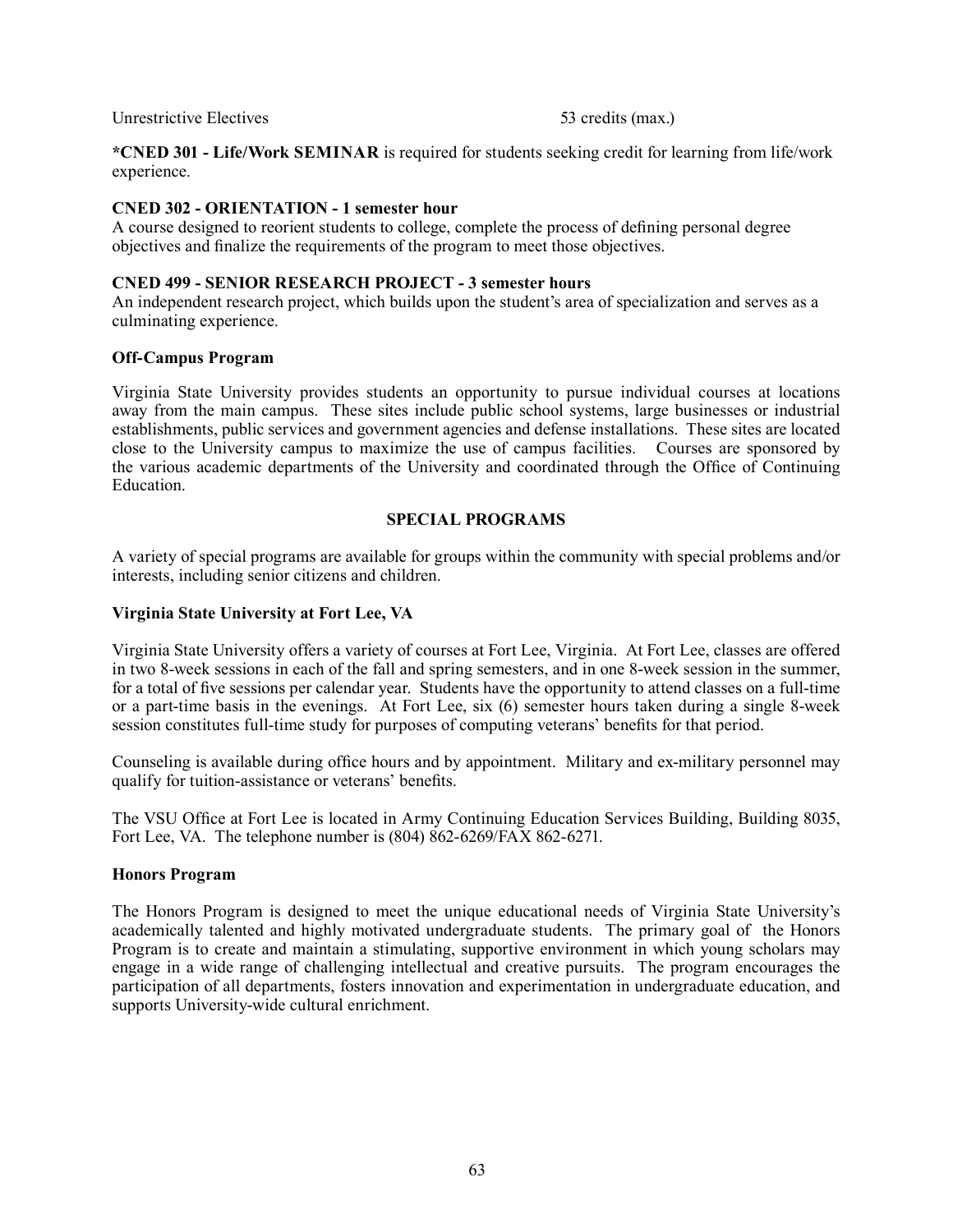## **Major features of the Honors Program include the following:**

- Honors Study
- Honors Lecture Series
- Leadership Forum
- Undergraduate Research
- Cultural Enrichment Activities
- Graduate School Partnerships

The University provides honors sections of regular university courses in the general education program; these courses encourage creativity, critical thinking, problem solving and deeper intellectual inquiry. The honors curricula provide increased opportunities for presidential and provost scholars to cultivate habits of critical thinking, communication, creative expression and independent thought through smaller classes taught by selected faculty. The honors courses reflect instructional strategies which include more use of primary sources, more fully developed theoretical background, and some integration of interdisciplinary perspectives. The honors courses utilize more creative learning methodologies such as greater emphasis on discussion, writing, research and active extracurricular learning experiences.

Participants in the Honors Program have access to the Honors House, a meeting place for honors students. The house is equipped with a multimedia center, a presentation room for exhibits and displays, and project rooms where small groups of students study and carry on discussions together. The house also has an office for visiting scholars and artists invited to meet with honors students in seminars, colloquia, and tutorials.

The Honors Program is open to high school graduates, transfer students, and continuing students. In addition to applying and being admitted to the University, students who aspire to participate in the Honors Program are invited to file a separate application to the Honors Council, Box 9207, Virginia State University, Petersburg, Virginia 23806. Each applicant must meet criteria established by the Honors Council, including an excellent combination of grade-point-average, SAT/ACT scores, artistic/creative performances and portfolios, record of leadership experiences, and letters of recommendation.

#### **Veterans and Military Affairs**

VSU encourages veterans and active duty military to apply for admission as either full-time or part-time students. Information on educational benefits available to veterans may be obtained from the Veterans Affairs Advisor, Academic Support Services, VSU. Veterans and active duty military who have one or more years of military duty will be granted credit for basic military training, based on the recommendations of the American Council on Education (ACE) *Guide to the Evaluation of Educational Experiences in the Armed Services.* This credit will satisfy the University General Educational 'Wellness and Health: requirement. In additional, all traditional under graduate degree programs at VSU may accept additional ACE recommended credit, as appropriate to their curriculum requirements, up to a total of eighteen (18) semester hours. The eighteen-hour limit does not apply to this BIS degree.